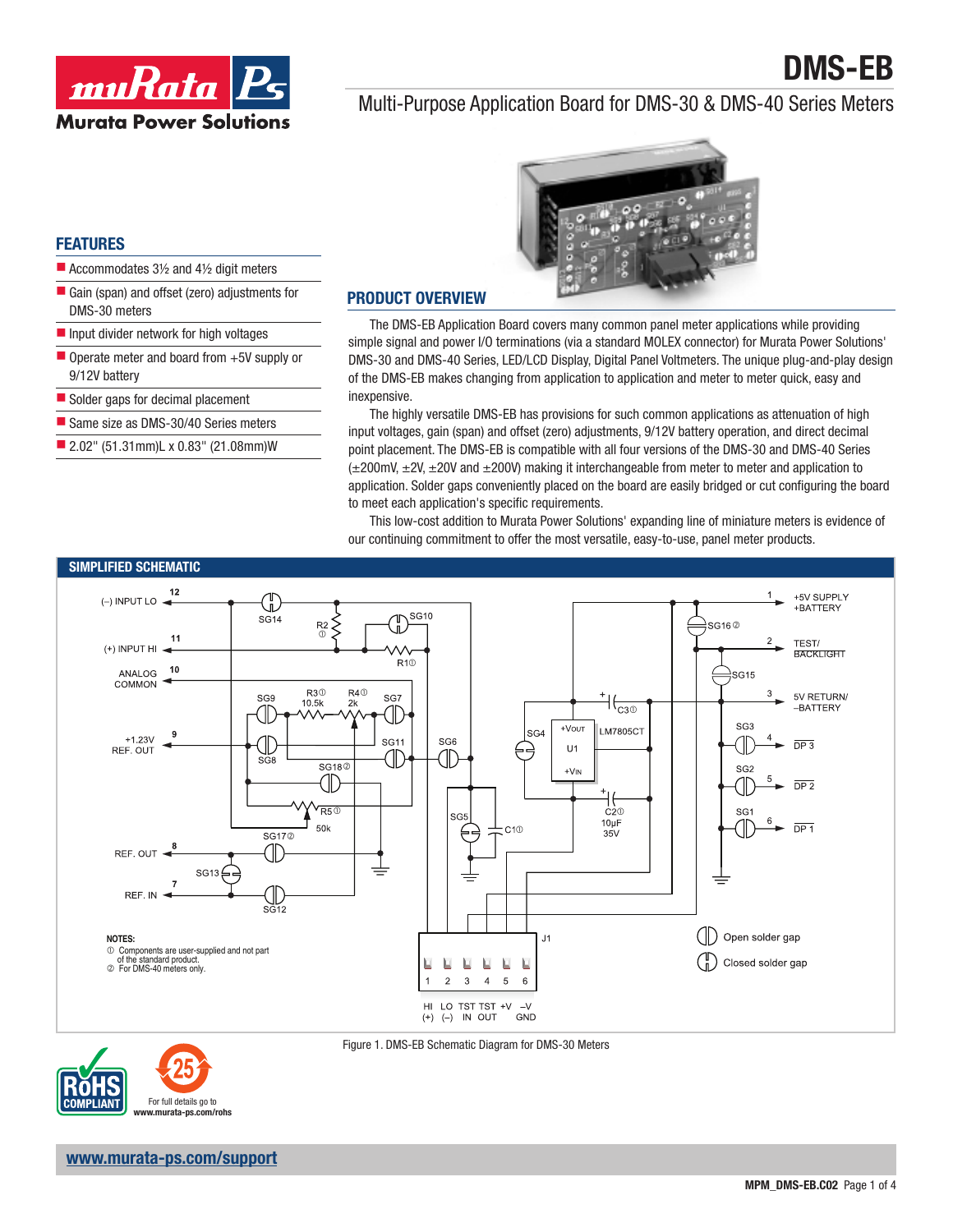Multi-Purpose Application Board for DMS-30 & DMS-40 Series Meters

| <b>Ordering Information</b> |
|-----------------------------|
|                             |
|                             |

| DMS-EB-C | Application board with mating connector<br>and terminals   |
|----------|------------------------------------------------------------|
|          | DMS-BZL1-C DMS-30/40 bezel assembly                        |
|          | DMS-BZL2-C DMS-30/40 bezel assembly with<br>sealing gasket |

See www.murata-ps.com/dpm-availability for model-specific availability.

#### Functional Specifications

| (Ta = | +25°C |
|-------|-------|
|-------|-------|

| Input Supply Range                                                  | See applicable meter's data sheet |
|---------------------------------------------------------------------|-----------------------------------|
| Input Supply Range                                                  | U1 (LM7805CT) Installed:          |
| DMS-30/40PC-X-XS                                                    | $+7.5$ to $+12.6V$                |
| DMS-30/40PC-X-XL                                                    | $+7.5$ to $+18.0V$                |
| DMS-30/40LCD-X-5                                                    | $+7.5$ to $+32.0$ V               |
| DMS-30/40LCD-X-5B                                                   | $+7.5$ to $+12.6V$                |
| Operating and Storage Temperature See applicable meter's data sheet |                                   |
| Humidity                                                            | 0 to 95%, non-condensing          |
| Dimensions                                                          | 2.02"(51.31mm)Lx0.83"(21.08mm)W   |
| J1 Connector & Wire Information                                     |                                   |
| <b>Terminal Type</b>                                                | MPS P/N 4400-01032-0              |
| Crimp Tool                                                          | MPS P/N 39-2099000                |
| Wire Size                                                           | 22 to 26 AWG                      |
| <b>Insulation Diameter</b>                                          | $0.062"$ (1.57mm) max.            |
| Stripping Length                                                    | 0.100" to 0.125" (2.54 to 3.17mm) |

## Introduction

As shipped, the DMS-EB is configured for 5V-powered DMS-30 3½ digit meters operating in the single-ended mode (SG5 closed) using the meter's internal reference (SG13 closed). This configuration is the most common and works well for most simple voltage measurements.

Many of the applications described below apply to both DMS-30 and DMS-40 meters. However, Application 5, installing the span (R4) and offset (R5) adjust potentiometers, can only be used with DMS-30 meters. Also note that some of the other applications require the installation of R4 and R5. See Technical Note 5 when using the DMS-EB with DMS-40 meters.

Please read all of the following technical notes and perform any required modifications before soldering the DMS-EB onto the meter (aligning pin 1 to pin 1). After soldering, carefully connect  $+5$ Vdc to  $+V$  $(J1, \text{pin } 5)$  and power return to  $-V$   $(J1, \text{pin } 6)$ .

## TECHNICAL NOTES

- 1. LCD Backlighting: For DMS-30LCD backlit models, close SG15. For DMS-40LCD backlit models close SG18. See the DMS-30LCD or the DMS-40LCD data sheets for limitations on backlighting 9V-powered meters.
- 2. 9V-Powered, LCD Display Models: DMS-30LCD-X-9 and DMS-40LCD-X/X-9 meters cannot be used in single-ended input configurations, i.e., LO (J1, pin 2) cannot be connected to GND (J1, pin 6). When operating from a 7.5 to 14Vdc power source with a single-ended input, use a +5V-powered meter and install U1 (see Battery Operation section and Technical Note 4).

Close SG6 when measuring floating inputs with a 9V-powered meter (floating inputs are described in Technical Note 7). SG6 provides a bias reference for the input signal by tying LO to the meter's Analog Common terminal (pin 10).

- 3. Input Resistor Dividers: Use 1%, or better, metal film resistors for R1 and R2 in DMS-30 applications, and 0.5%, or better, in DMS-40 applications. Using tight-tolerance resistors in input divider networks allows most final calibration adjustments to be made with the meter's rear calibration pots through the access holes provided. Make sure the resistor power and voltage ratings are adequate for the given application.
- 4. Using U1 (LM7805CT): The power supply voltage range listed in the Battery Operation section is rated for a 150mA LED meter or a 35mA backlit LCD meter. A 10μF/35V tantalum capacitor (C2) should be installed with the polarized end next to the  $+$  symbol on the DMS-EB. This is especially important if the power supply is located far from U1.
- 5. DMS-40 Meters: When the DMS-EB is used with DMS-40PC or DMS-40LCD meters, be sure to open SG13. The RN-DMS resistor accessory kit comprised of resistor R3 and potentiometers R4 (Gain/Span) and R5 (Offset/Zero), cannot be used with DMS-40 series meters. To change the input range on DMS-40LCD meters from the low range to the high range, close SG16.
- 6. Calibration Potentiometer Adjustment Holes: Two overlapping holes on the DMS-EB provide access to the 34-turn calibration potentiometer on DMS-30 meters and the 3-turn potentiometer on DMS-40 meters. The adjustment range of both pots is very narrow. See the applicable product data sheet for more information on each meter's calibration potentiometers.
- 7. Input Configurations: The DMS-EB is supplied with SG5 closed. SG5 connects J1, pin 2 (LO) to power return J1, pin 6 (GND) and configures the meter for single-ended operation, that is, the low side of the input is at system ground or zero Volts. SG5 must also be closed when measuring floating inputs. Floating inputs are signals which have no electrical connection, or reference to, the power supply which powers the meter.

In applications in which input LO is connected to ground elsewhere in the system, and SG5 is closed, unwanted ground-loop induced display errors may develop. Ground loops, a condition in which display drive currents also flow through the input signal wiring, can cause unstable display readings. If this occurs, try opening SG5 to see if the display stabilizes.

SG5 must be open when measuring differential inputs that are referenced to the same supply which powers the meter. DMS Application Note 2 (Input Configurations, Power Supplies and Ground Loops) provides a detailed discussion of input configurations.

8. Soldering: Murata Power Solutions recommends the use of "noclean" solders when installing or making modifications to the DMS-EB.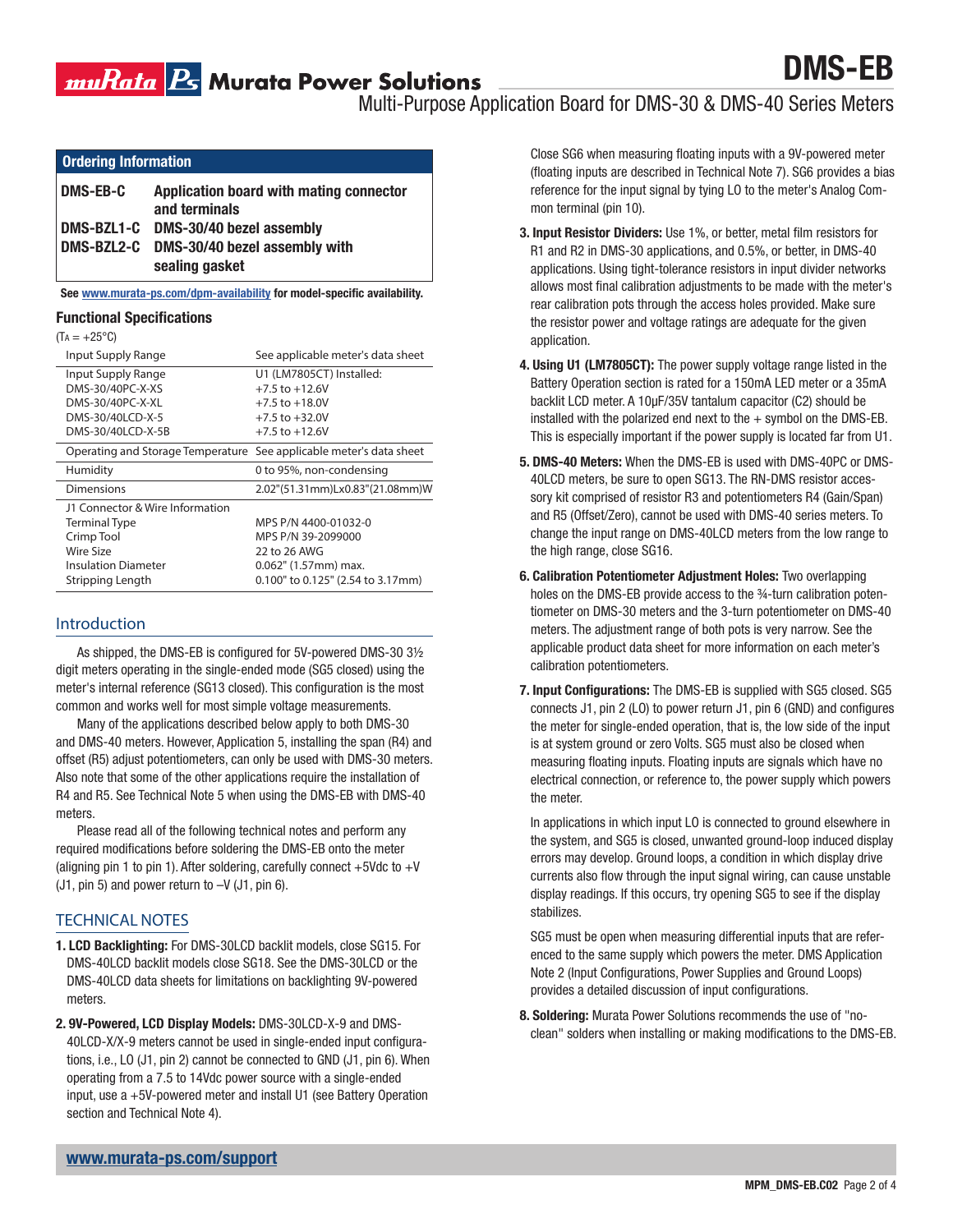muRata B Murata Power Solutions

DMS-EB

Multi-Purpose Application Board for DMS-30 & DMS-40 Series Meters

#### APPLICATIONS

1. Decimal Point Placement: Murata Power Solutions ships the DMS-EB with all decimal point solder gaps (SG1, SG2, SG3 and SG17) open. To enable a specific decimal point, close its respective solder gap with solder. When reassigning decimal places for subsequent applications, remember to open previously closed solder gaps.

Close SG1 for 1.999 (DP1) Close SG2 for 19.99 (DP2) Close SG3 for 199.9 (DP3) Close SG17 for 1999.9 (DP4 on DMS-40)

- 2. Display Test: Tie J1, pin 4 (TEST OUT) to pin 3 (TEST IN) to test the display of the DMS-30. Do not leave the meter in the test mode for more than 10 seconds. Display test is not available on backlit models.
- 3. Battery Operation: Open SG4 and install U1 (LM7805CT) with its metal tab facing down as shown Figure 2. Allowable input power ranges (J1, pins 5 and 6) are as follows:

| DMS-30/40PC-X-XS   | $+7.5$ to $+12.6$ V |
|--------------------|---------------------|
| DMS-30/40PC-X-XI   | $+7.5$ to $+18.0V$  |
| DMS-30/40LCD-X-5   | $+7.5$ to $+32.0V$  |
| DMS-30/401 CD-X-5B | $+7.5$ to $+12.6V$  |



Figure 2. Installing U1

4. Differential Input Signals (Signal Referenced to Power Source): Open SG5. Apply the input signal to pin 1,  $(+)$  IN HI, and pin 2,  $(-)$  IN LO, of J1.

Note: Common mode voltage must not exceed ±2Vdc. Differential signals are defined as inputs whose two terminals are both above and below J1, pin 6 (GROUND).

5. Span (Gain) and Zero (Offset) Adjustments: Locations are included on the DMS-EB to add user-supplied potentiometers R4 and R5, and resistor R3. Recommended values for these components are as follows: R3: 10.5KΩ, 1%, 1/8W metal film; R4: 2KΩ, 10-20-turns; R5: 50KΩ, 10-20 turns. Vishay's T93YA series potentiometers are suitable for this application. Make sure to use only RoHS-compliant components and solders when making modifications to DMS-EB.

Once installed, these components permit the span and zero adjustments described in the following sections. R3 and R4 provide span adjust, while R5 applies and offset voltage to (-) IN LO (J1, pin 2).

#### Using Full Range Span Adjustment (DMS-30 Only)

- 5.1. For DMS-30-1 and -2 models: Configuring the DMS-EB for span adjustment is simply a matter of installing resistor R3 and potentiometer R4, opening SG13 and then closing SG8, SG11 and SG12.
- 5.2. For DMS-30-0 models: Span adjustment requires that you open SG8, SG11 (if closed) and SG13 and then close SG7, SG9 and SG12. Then install R3 and R4.

Adjust span as desired. DMS-30-1 and -2 span adjustment range is typically +10% and –5%. The DMS-30-0 has a much wider span adjust, however, it should be limited to  $\pm 10\%$  for optimum accuracy.

6. Measuring Input Voltages Greater than 1.999Vdc (Use DMS-30-1 Only): If possible, the resistors used for R1 and R2 should be  $\pm 1\%$ metal-film types with TCR's less than 100ppm/°C. More information on selecting 1% resistors can be found in Application Note 14.

#### *CAUTION:* Do not exceed 250Vdc input signals.

- 6.1. Open SG10. For applications in which input voltages exceed ±100Vdc, also cut the 2 adjoining traces.
- 6.2. Configure the DMS-EB for span adjust using the procedure reviously outlined for the DMS-30-1 version.
- 6.3. Calculate values for R1 and R2 as follows:



Figure 3. Installing R1

A typical value for R1 is 1M $\Omega$ . The sum of R1 + R2 should be between 50kΩ and 10MΩ.

 $R2 = (FSI \times R1) / (|V_{IN} - FSI)$ 

Where:

 $FSI = The attenuated voltage, between the meter's  $(-)$  IN LO and$ (+) IN HI pins, needed to achieve the desired display readings

 $V_{\text{IN}}$  = Input voltage at J1 (between pins 1 and 2)